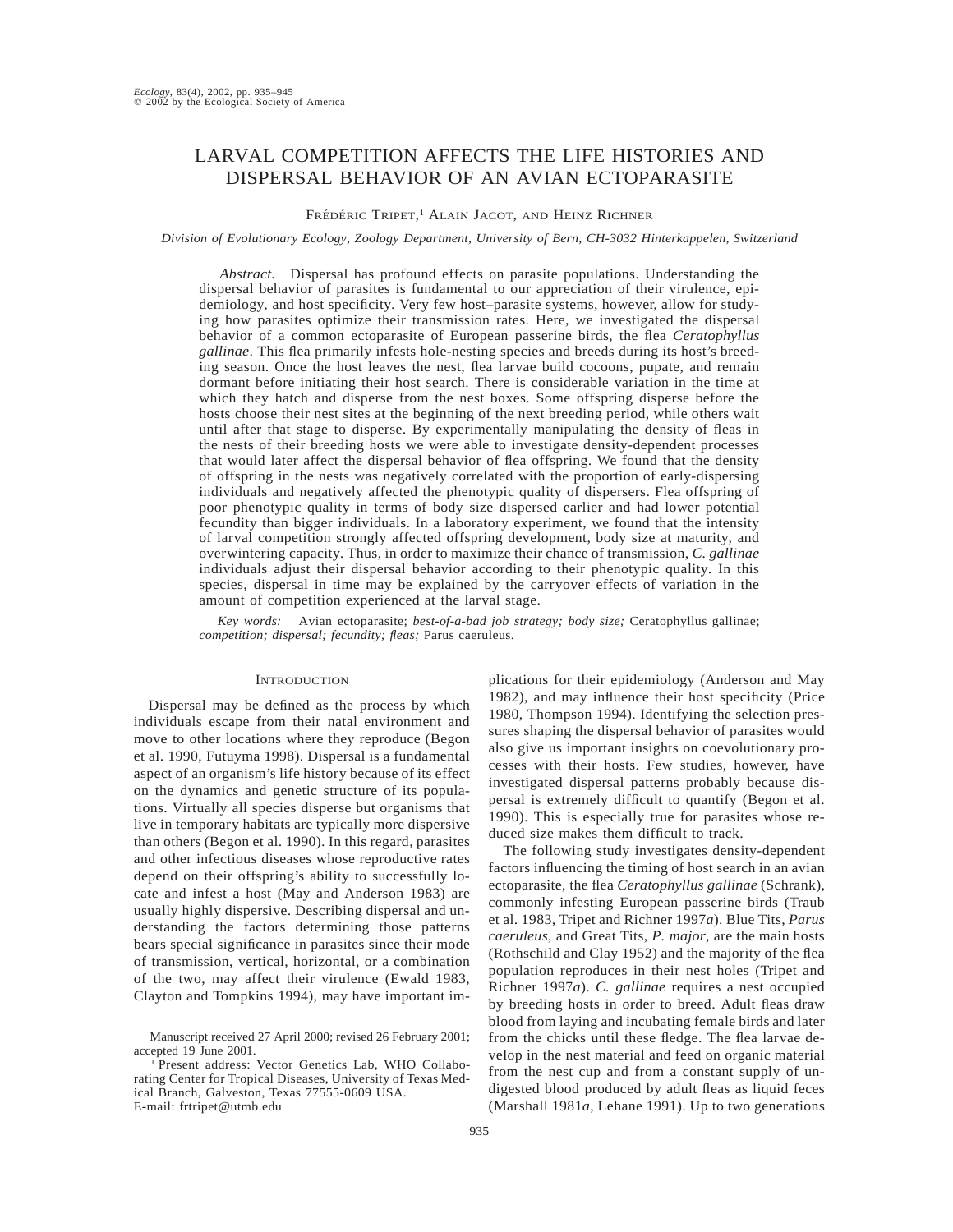are completed within the six- to seven-week long birdnesting period (Tripet and Richner 1999*a*). Soon after all young have fledged, the larvae build cocoons at the bottom of the deserted nest while adult fleas disperse (Humphries 1967*a*, Tripet and Richner 1999*a*). The larvae then undergo the larval–pupal and pupal–imaginal molts within the cocoons (Humphries 1967*a*).

In the hen flea, the newly hatched imagos are the free-living infective stage responsible for finding a new host and infesting its nest. The most obvious sign of dispersal in this species occurs in early March of the following year as Blue and Great Tits start inspecting tree holes and other cavities in search of a potential nesting site. At this stage, the nests may be reused by tits for another breeding season and the freshly emerged fleas simply remain in the nest material. If the nest remains unused, however, fleas will come out of the nest hole and wait at the nest entrance. They are sometimes so numerous that they form a conspicuous dark ring around entrance holes (F. Tripet, *personal observation*). Next, they progress upward on higher tree branches in order to jump on passing birds (Humphries 1968). It is believed that the majority of imagos remain quiescent in the cocoons unless stimulated by increasing temperatures and the vibrations indicating the presence of a potential host (Humphries 1967*a*). However, reports indicate that a significant proportion of new generation offspring hatch and disperse earlier than the next bird-nesting period, in the fall and winter (Bates 1962, Du Feu 1987). The adaptive significance of early flea dispersal is not obvious because finding a nonbreeding host requires a hazardous host search, does not offer any flea breeding opportunities, and fleas will need dangerous opportunistic feeds in order to survive to the next bird-breeding event.

There are some indications that the density of flea offspring in the nest might explain some of the observed variation in the timing of their dispersal. In a previous study conducted on the same nests during the previous year's nesting season, we found that larval competition negatively affected the reproductive rates of fleas within Blue Tit nests (Tripet and Richner 1999*b*). Thus competition might also negatively affect the phenotypic quality of flea offspring and this could in turn influence their overwintering capability and optimal timing of dispersal. Early dispersal would in this case reflect a strategy of individuals of lower phenotypic quality optimizing their chance of transmission. There is also experimental evidence that tits avoid visiting, roosting, and breeding in heavily infested nests (Du Feu 1992, Christe et al. 1994, Oppliger et al. 1994, Merilä and Allander 1995). Thus, density-dependent dispersal could also arise because of a totally different process. In crowded nests, dispersal in time (Begon et al. 1990) might maximize transmission rates because of the high probability that birds will avoid such nest sites and that newly hatched offspring will eventually have to disperse anyway in search of a host. Host nestsite choice may therefore select for the evolution of a density-dependent phenotypic plastic response to crowding. Early dispersal would in this case reflect the optimal dispersal behavior at high density while flea offspring should remain in the nests at low densities. Phenotypic plasticity in dispersal behavior of adult fleas could be induced in response to density-dependent cues gathered during the larval stages as in some cases of wing morph determination (Harrison 1980, Dixon 1985, Denno and Peterson 1995, Zera and Denno 1997).

These two hypotheses were evaluated in a forest in Northern Switzerland by randomly infesting Blue Tit nests at the beginning of their breeding cycle with three densities of founder fleas. We investigated the relation between flea density and the proportion of early-dispersing offspring, the timing of the offspring hostsearch, and their body size. Since it could be argued that body size alone may not be a reliable estimate of phenotypic quality in this organism, we also investigated the relationship between female body size and potential fecundity. Finally, in an experiment conducted in the laboratory, we directly tested the effects of competition for food on larval development, adult size at maturity, and adult overwintering capacity.

### MATERIAL AND METHODS

Experiment 1 of this study was conducted in 1994 and 1995 in a 60-ha forest, 8 km southwest of Basel, Switzerland  $(47^{\circ}32'$  N,  $7^{\circ}32'$  E). The forest harbors a dense population of Blue Tits, *Parus caeruleus*, breeding in nestboxes and natural cavities. Previous researchers working on this population on other topics reported high natural infestation rates by *Ceratophyllus gallinae* (H. Zandt, *personal communication*). Between 1990 and 1994, prior to experiment 1, both the bird and the flea population were left unmanipulated. Experiment 2 of this study was conducted in 1998 in the laboratory at the Ethological Station of the Zoology Department of the University of Bern, Switzerland using flea material collected from the study area described above.

#### *Experiment 1*

In January 1994 we replaced the old nest boxes in the study area with new ones (model ''Varia'' built by the Swiss Ornithological Institute, Sempach, Switzerland). Any cracks and holes visible in the inside of the new boxes were sealed with glue so that the fleas present in the nests during the experiment could only hide within the material of the nest itself. The nests from old nest boxes that contained fleas were stored in plastic bags for later use. At the beginning of the Blue Tits' breeding period we visited the nest boxes daily and recorded the onset of laying, number of eggs laid, start of incubation, and the first day of hatching (referred as day 0 of the nestling period). Variation in nest mass is known to influence flea development (Eeva et al. 1994,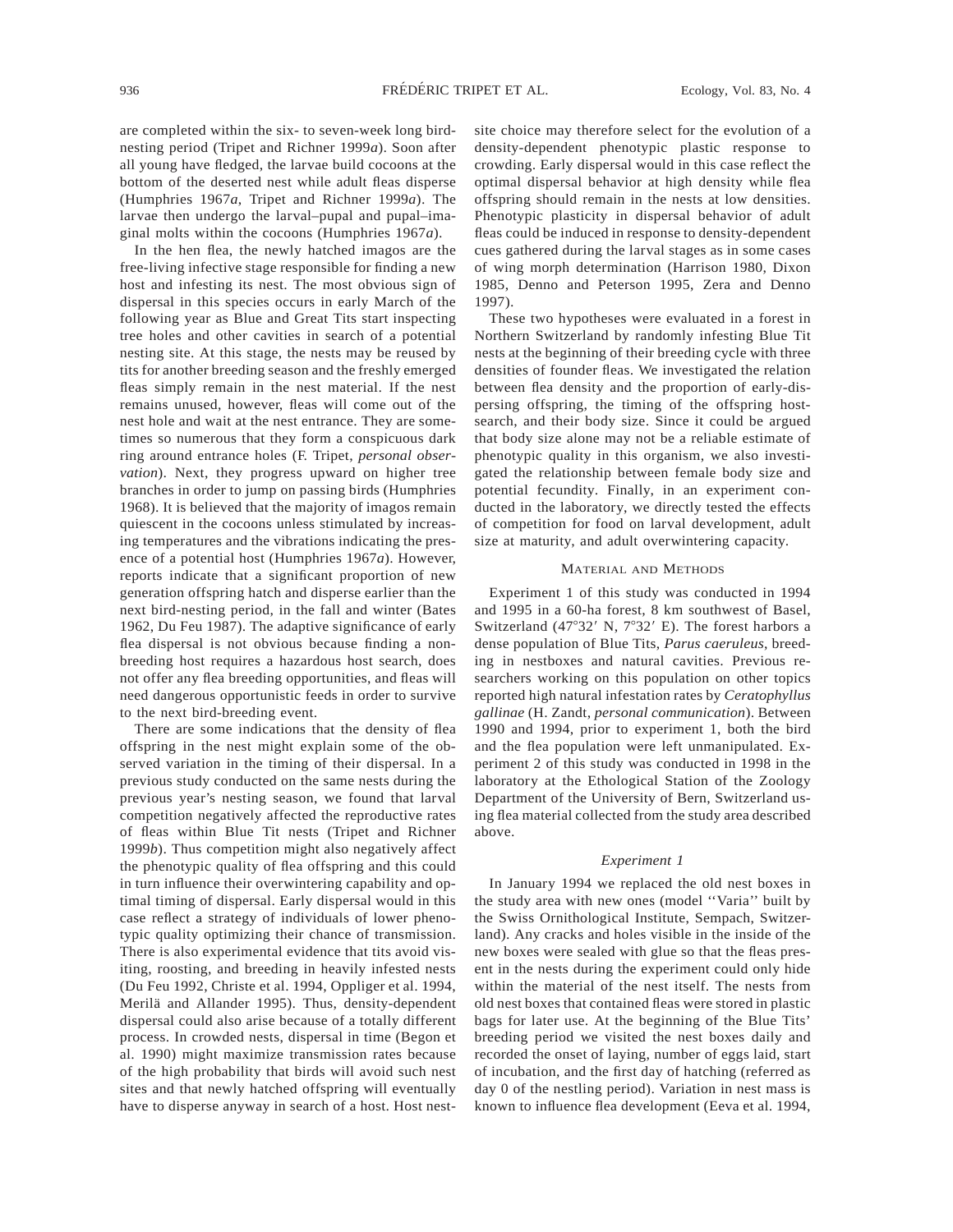discussed in Heeb et al. 1996). Therefore, we standardized nest size during the bird laying period to an average height of  $8 \pm 1$  cm, the mean nest size in 1994, by adding or removing material from the column of moss present under the nest cup.

When the birds laid their second egg we heat treated the nest material using a microwave oven to kill all existing parasites. During the heat treatment the nests were placed in plastic bags to prevent excessive desiccation and there were sprayed with 4 mL of water after the heat treatment. The nests were infested with 6, 20, or 50 adult fleas on the second day of incubation. In order to avoid biases due to seasonal effects, we sequentially assigned the nests to the treatment groups as we detected the start of their occupant's egg-laying period. We opted for the following randomization procedure, which ensured that the mean flea sex ratio did not differ among treatment groups and, in case of genetic polymorphism, that a mixture of genotypes was represented. Nests were collected in January within the study area and stored in plastic bags. Before picking fleas for infestation, three to five heavily infested nests were put in a large glass container and the nest material was thoroughly mixed. As a consequence of the mechanical disturbance, and the elevated temperatures at this time of year, all fleas were hatched at the time when fleas were collected from the nest material. A large number of fleas were then collected in a small pile, and either 6, 20, or 50 fleas picked at random. The mean sex ratio at infestation was 0.41 male to 1 female.

At the end of the bird breeding period, after the young fledged, we sealed all cracks and holes visible on the outside of the nest boxes with sticky tape and set a flea trap on the front hole of the nest box. The flea traps were built following Bates (1962). Additional new nest boxes were installed in the forest to compensate for those closed by flea traps thus ensuring that birds had enough roosting and nesting sites for the next breeding season. We collected dispersing fleas on the 15th of each month from mid-June 1994 to mid-March 1995. At mid-March, Blue Tits in our study area had chosen their new nest sites among the nest boxes that were not closed by flea traps and they were building their nests. Throughout the paper, fleas that dispersed before the bird nest-site choice (equivalent here to mid-March) will be referred to as ''early dispersers'' as opposed to fleas that did not initiate dispersal before the bird's nest site choice referred to as ''fleas remaining in the nests.'' The nests were stored in plastic bags and sampled for adult fleas in summer 1995. The sampling procedure was the following: We first microwaved the nests in order to kill fleas that were still alive. We then thoroughly mixed the nest material above a metal mesh on top of a plastic dish until no more dust fell from it. The fine fraction of nest material was then mixed, spread on the plastic dish, and divided into eight sectors (two rows of four sectors). Since it

was difficult to spread the material totally homogeneously, we counted adult flea bodies from the sector of the first row that appeared to contain the highest amount of dust and from the sector of the second row that contained the least amount of material. We took the mean of those two values and multiplied it by four to obtain the estimated number of fleas from the fine fraction of material. Next, the entire coarser fraction of the nest material was discarded and carefully inspected visually. The total number of offspring produced during the bird breeding period was calculated as the sum of fleas caught in the traps (early dispersers) and the fleas remaining in the nests counted from the nest material. In order not to count adult fleas present in the nest during the nestling period as offspring, we excluded from our counts adults dispersing within two weeks after fledging.

We calculated the per nest monthly sex ratios of early-dispersing fleas as male percentages based on all collected individuals. For late dispersers, we calculated the sex-ratio from a sample of 50 individuals per nest. We also measured body size as the length of the tibia of the right jumping leg using a measuring table (Leitz, Glattbrugg, Germany) fitted to a dissecting scope (Wild Heerbrugg, Bensheim, Switzerland). Tibia length was chosen as a measure of body size because it was previously found to highly correlate with dry mass  $(n =$ 15,  $r = 0.695$ ,  $P = 0.004$ ) and body length ( $n = 15$ ,  $r = 0.820$ ,  $P < 0.001$ ) in newly hatched adults. It allows comparing the size of live and dead fleas regardless of their fat or water content. It is also highly repeatable  $(n = 15, r = 0.858, P < 0.001)$ . The mean tibia length of the rear legs of each sex was calculated per nest per month on the basis of measurements made on 10 individuals picked at random. When more than 10 individuals of a given sex dispersed, the mean was based on the number of individuals available.

Original sample size was 49 nests. Three bird pairs deserted their nests before the end of incubation and one brood entirely failed just after hatching. One bird pair started a second brood before we set the flea trap, two nest boxes were stolen, and one flea trap was destroyed. The final number of flea offspring produced could therefore only be recorded from 41 nests.

In the winter 1994–1995, we collected three nests from our study area, and extracted adult female fleas from cocoons in order to dissect their ovaries. We visually picked 20 females so as to cover a wide range of body sizes and limit the number of dissections. The ovaries from freshly killed females were extracted under a dissecting scope using micro-pins. They were then spread on a micro-slide, colored with methyl blue and covered with a cover slide. We counted the number of developed ovarioles under the microscope (magnification  $100\times$ ). Under higher magnification (400–  $1000\times$ ), we also counted the number of oocytes present in the germarium and vitellarium of the biggest and the smallest ovarioles. This count was made twice per ovar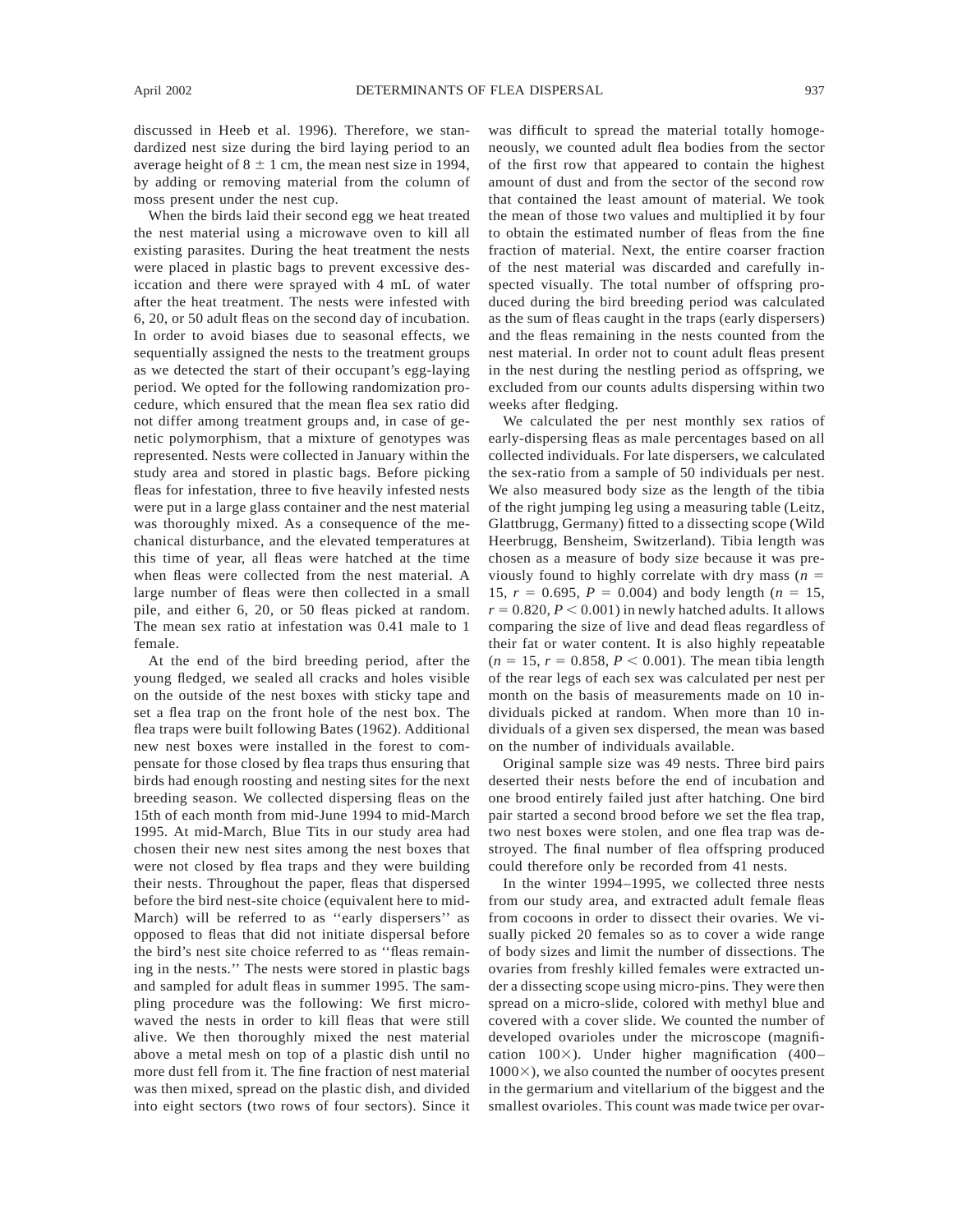iole so as to increase the precision of this rough estimation. From the counts of ovarioles and oocytes, we calculated a mean number of oocytes per ovariole.

#### *Experiment 2*

Nest material was collected at the end of May 1998 from Blue Tit nests in which nestlings had recently fledged. In order to separate the larvae from the nest material, we mixed and shook the material above a metal grid. The resulting mixture of dust and larvae was spread on the most elevated half of an inclined plastic tray. The larvae crawled down to the lower part of the tray while the dust remained in place. We then separated visually first and small second instar larvae from older ones (see Cotton 1970) using fine flexible entomological tweezers.

Fifty larvae were picked at random and put in a 12  $\times$  4 cm (diameter by height) petri dish with 6 g of VERMEX granules as substrate (granulometry 0.3–0.8 mm, Vermica AG, Boezen, Switzerland). The dishes were then assigned to a group with 1 g of food, referred as high food treatment and food ad libitum, or to a group with 0.1 g of food referred to as low food. The food was a mixture of dry yeast, dry beef blood, and pulverized dry dog chow in the respective weight proportions 8%, 12% and 80% (Silverman and Rust 1983). Each treatment had 20 replicates. To insure equal climatic conditions in the petri dishes, we cut out a piece of the lid and replaced it with nylon mesh. To provide sufficient humidity to the food and the substrate, we sprayed 3mL of water in each petri dish before the start of the experiment. All 40 petri dishes were then installed in a climate chamber at  $24^{\circ}$ C, 78% relative humidity, and a 12-h photoperiod. The dishes were positioned so as to alternate the low and high food treatments and to avoid biases linked to their position in the climate chamber.

From the start of the experiment, we controlled each box every second day in order to detect fourth instar larvae also called white larvae (see Cotton 1970). Fourth instar larvae were taken out, weighed, and placed singly in an individually marked plastic tube with a perforated lid allowing air exchanges. When we had missed the white larva stage and the larvae had already spun cocoons, we proceeded in a similar way but with the cocoon. The majority of white larvae spun cocoons within a week. When all larvae reached the cocoon stage, we calculated the mean larval survival per box and the developmental time of larvae from the beginning of the experiment till the stage white larvae or freshly spun cocoon. Every white larvae or cocoon from the two food-level groups was then sequentially assigned to two subgroups and placed in a climatic box at  $15^{\circ}$ C and  $30-40\%$  relative humidity with a photoperiod of 12 h.

In the first experimental subgroup we trigger hatched the fleas 2 mo later. Fleas were activated by shaking the tube in which they were kept or, when this was not sufficient to induce hatching, by gently rupturing their cocoon with fine tweezers. The empty cocoons were removed from the tubes so as to prevent fleas from using them as shelter. The tubes were then placed in a second climatic box at  $25^{\circ}$ C, 30–40% relative humidity, and 12-h photoperiod. All these tubes were checked every second day, and the number of dead fleas recorded. Body size was measured as the length of the tibia of the right jumping leg as previously described. This procedure was continued until the last flea died. In the second subgroup, fleas were trigger hatched 4 mo later than in the first group. They were then set in the same climatic chamber that had been used for the first group also at  $25^{\circ}$ C and 30–40% relative humidity. All tubes were checked every second day, and the number of dead fleas recorded.

Statistical analyses were performed using the Systat Statistical Package (Wilkinson et al. 1992) and JMP software (Sall and Lehman 1996). Data were checked for normality and heterogeneity of variances. Values are reported  $\pm$  standard errors throughout the text.

# RESULTS

#### *Experiment 1*

*Effects of founder density on offspring number, dispersal, and sex-ratios*.—The number of offspring produced per founder flea per nest (log-transformed) significantly decreased with increasing founder density (ANOVA:  $F_{2,38} = 30.9$ ,  $P < 0.001$ ). Because of this density-dependent population growth, the final number of offspring per nest was almost equal across the two experimental groups infested with 20 and 50 founder fleas, but fewer fleas were produced in nests originally infested with 6 founders (ANOVA:  $F_{2,38} = 4.02$ ,  $P =$ 0.026). Detailed analyses of density-dependent processes and time–temperature effects affecting flea demography within the same nests are presented elsewhere (Tripet and Richner 1999*a*, *b*). Founder density had no significant effects on the variables examined in this study and we therefore pooled the data set for further analysis. There were no significant relationships between the mean, standard deviation, kurtosis, and skewness of the size distributions of offspring and the number of offspring produced per nest when all measured offspring were considered (Table 1). Female offspring were significantly larger (tibia length:  $0.42 \pm$ 0.002 mm) than males  $(0.38 \pm 0.002 \text{ mm})$  (Table 1). On average 16.7  $\pm$  1.7% of the offspring dispersed before mid-March. This percentage significantly decreased with increasing number of offspring present in the nest at the end of the breeding period ( $r = 0.390$ ,  $n = 41$ ,  $P = 0.012$ ) (Fig. 1). The mean sex ratio (percentage of males) was  $49.9 \pm 1.1\%$  for early-dispersing fleas and 48.5  $\pm$  1.3% for fleas remaining in the nests (paired *t* test:  $T = 4.7$ , df = 40,  $P < 0.001$ ). Offspring density had no significant effects on the per-nest sex ratio of early dispersers ( $r = 0.084$ ,  $n = 41$ ,  $P = 0.601$ )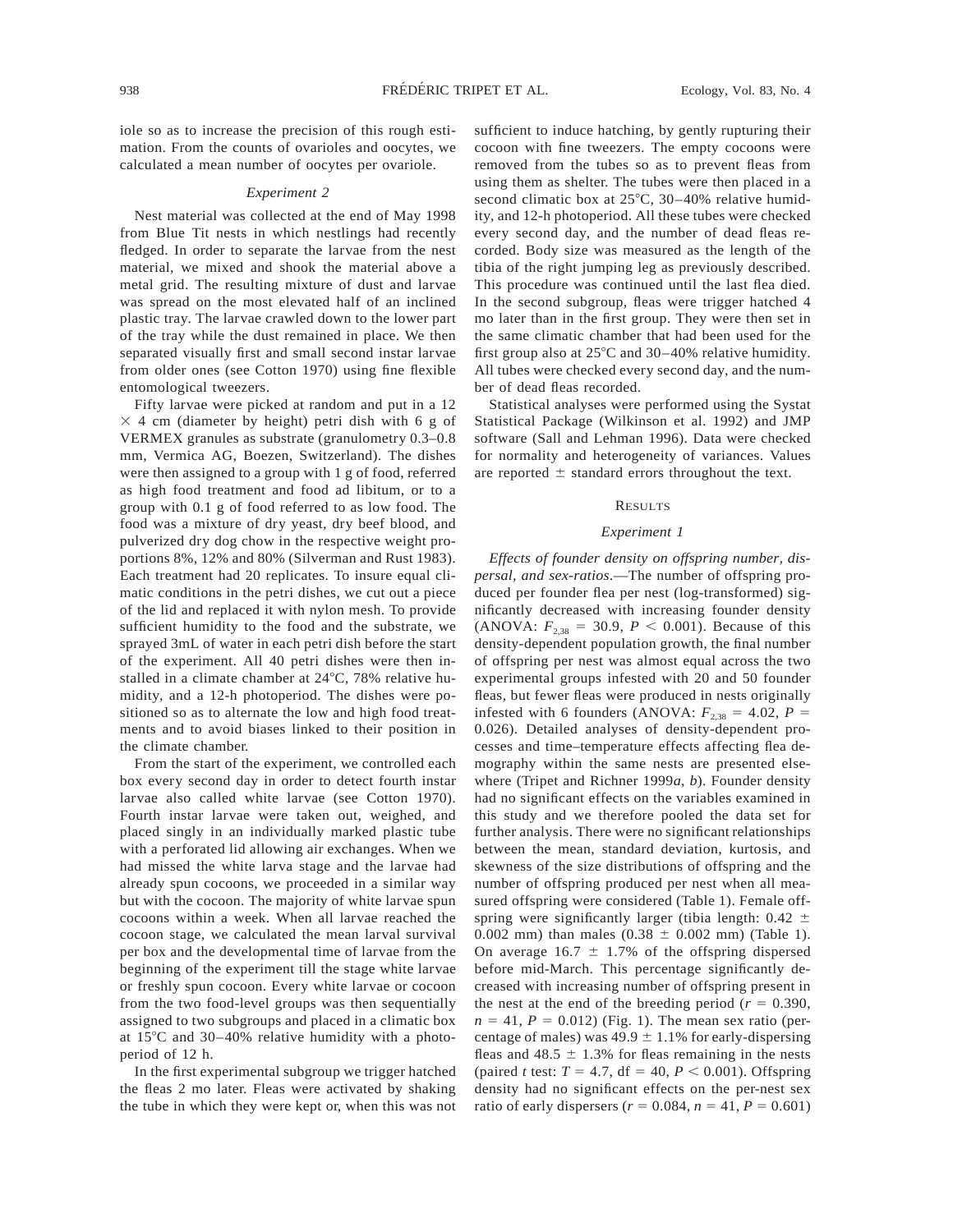TABLE 1. Summary of *F* values from a general linear model with repeated measures for effects of sex and offspring number (continuous variable) on the mean, standard deviation, kurtosis, and skewness of per nest flea offspring size distributions.

| Source                     | dt   | Mean        | <b>SD</b> | Kurtosis | <b>Skewness</b> |
|----------------------------|------|-------------|-----------|----------|-----------------|
| Offspring no.              | 1.39 | 0.20        | 1.17      | 0.54     | 0.08            |
| Sex                        | 1,39 | $146.42***$ | $6.77*$   | 0.30     | l.32            |
| $Sex \times$ Offspring no. | 1,39 | 1.97        | 1.25      | 0.09     | 0.79            |

 $* P < 0.05; ** P < 0.001.$ 

or on the sex ratio of fleas remaining in the nests ( $r =$ 0.032,  $n = 41$ ,  $P = 0.842$ .

*Relationships between body size, timing of dispersal, and density*.—The number of dispersing fleas varied significantly from one month to another (repeated-measures ANOVA:  $F_{9,353} = 43.13, P \le 0.001$ ) and overall the mean number of dispersers increased with the season ( $r = 0.632$ ,  $n = 10$ ,  $P = 0.050$ ) (Fig. 2). Females and males dispersing from June to September were significantly bimodally distributed with regard to their body size as revealed by cluster analysis (Fig. 3a, b and Table 2). Note that the distributions in Fig. 3 do not reflect the total frequencies of offspring sizes because a maximum of 10 individuals of each sex was measured per nest per month (see *Methods*). There was a significant linear relationship between body size and the timing of dispersal in females ( $r = 0.506$ ,  $n = 3054$ ,  $P < 0.001$ ) and in males ( $r = 0.447$ ,  $n = 2748$ ,  $P <$ 0.001). The early dispersal of bigger morphs was in sharp contrast with the general pattern of dispersal and might have reflected a different biological process (see *Discussion*). Thus we conducted separate analyses, first on the data set excluding the cluster of large morphs dispersing early, and next on the cluster of large fleas itself. Removing the cluster of large and early-dispersing morphs considerably improved the fit of the linear relationship between body size and timing of dispersal in females ( $r = 0.740$ ,  $n = 2814$ ,  $P < 0.001$ )



FIG. 1. Percentage of dispersing offspring (June 1994 to mid-March 1995) in relation to the number of offspring produced during the breeding period.

and males ( $r = 0.757$ ,  $n = 2476$ ,  $P < 0.001$ ). The same correlation was found when considering the average of mean per-nest body sizes of dispersing adults. Females were significantly larger than males and the seasonal increase in body size of migrating fleas was significantly stronger in females than in males (repeated-measures ANCOVA: sex,  $F_{1,9} = 15.3$ ,  $P = 0.004$ ; month,  $F_{1,9}$  = 39.0, *P* < 0.001; sex  $\times$  month,  $F_{1,9}$  = 14.7, *P*  $= 0.004$ ) (Fig. 4). There was a significant negative relationship between the mean tibia length of earlydispersing females and males offspring and the density of offspring in the nests (repeated-measure ANCOVA: sex,  $F_{1,39} = 235.9$ ,  $P < 0.001$ ; offspring,  $F_{1,39} = 11.9$ ,  $P = 0.001$ ; sex  $\times$  offspring:  $F_{1,39} = 5.3$ ,  $P = 0.026$ ) (Fig. 5).

In the case of early-dispersing large fleas, there was no significant seasonal effect on the body size of females or males within the 4-mo period during which they dispersed (repeated-measures ANCOVA: sex,  $F_{1,2}$ )  $= 58.2, P = 0.017;$  month,  $F_{1,2} = 0.4, P = 0.595;$  sex  $\times$  month,  $F_{1,2} = 0.5$ ,  $P = 0.552$ ). There was also no significant effect of offspring density on their body size (repeated-measures ANCOVA: sex,  $F_{1,31} = 66.5$ ,  $P <$ 0.001; offspring,  $F_{1,31} = 0.03$ ,  $P = 0.864$ ; sex  $\times$  offspring:  $F_{1,31} = 5.5$ ,  $P = 0.026$ .

Offspring density also had no significant effect on the body size of females and males remaining in the nests at mid-March 1995 (repeated-measures ANCO-VA: sex,  $F_{1,39} = 76.2$ ,  $P < 0.001$ ; offspring,  $F_{1,39} =$ 0.6,  $P = 0.426$ ; sex  $\times$  offspring,  $F_{1,39} = 0.4$ ,  $P = 0.523$ ).



FIG. 2. Number of dispersing fleas collected monthly in the flea traps. Vertical bars are standard error of estimates.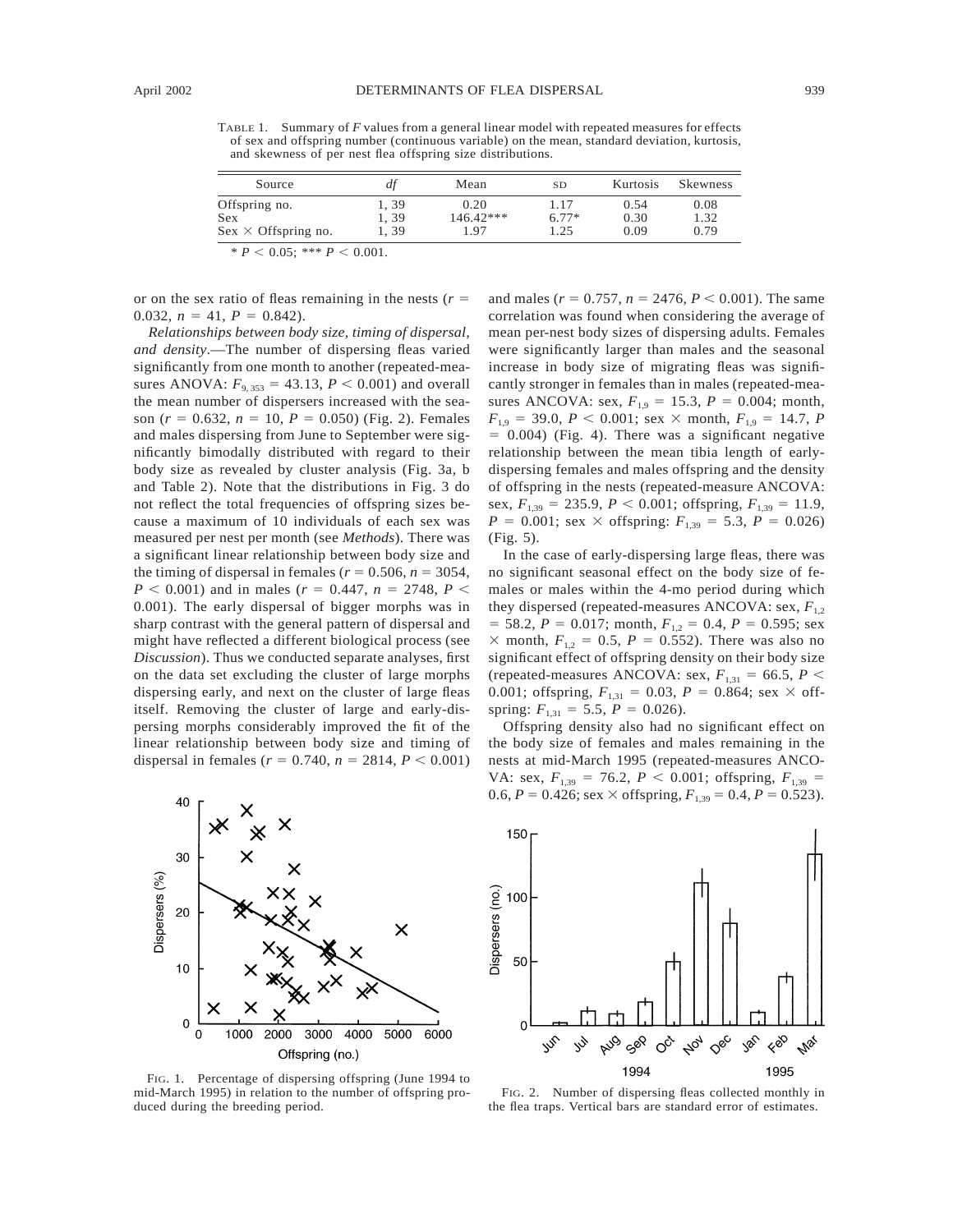

FIG. 3. Size (tibia length) distribution of the sampled fleas in relation to their timing of dispersal for (a) females (*n* = 3054) and (b) males  $(n = 2748)$ .

*Relationship between body size and potential fecundity*.—There was a significant linear relationship between the body size of female offspring and the number of developed ovarioles ( $r = 0.798$ ,  $n = 20$ ,  $P < 0.001$ ), but the number of oocytes per ovarioles did not correlate significantly with body size  $(r = 0.062, n = 20,$  $P = 0.290$ ) (Fig. 6a, b). The product of those two variables, or potential fecundity, was significantly linearly related to the body size of female offspring  $(r =$ 0.656,  $n = 20$ ,  $P < 0.001$ ) (Fig. 6c).

# *Experiment 2*

*Effect of food availability on larval and pupal development*.—Food availability had a significant effect on the number of larvae that reached the white larva stage (or fresh cocoon stage). There were fewer white

TABLE 2. Summary statistics for the two modes of the bimodal flea size distributions of fleas dispersing between June and September.

| Cluster | Mode     | Min          | Max          | Mean         | <b>SD</b>    | Cases<br>(no.) | df    | $F$ ratio |
|---------|----------|--------------|--------------|--------------|--------------|----------------|-------|-----------|
| Females | 2        | 0.41<br>0.22 | 0.54<br>0.40 | 0.46<br>0.34 | 0.03<br>0.03 | 240<br>433     | 1.671 | $2563***$ |
| Males   | $\gamma$ | 0.37<br>0.22 | 0.50<br>0.36 | 0.42<br>0.31 | 0.03<br>0.03 | 272<br>289     | 1.559 | $2470***$ |

*Notes:* The distributions were partitioned by cluster analysis. \*\*\*  $P < 0.001$ .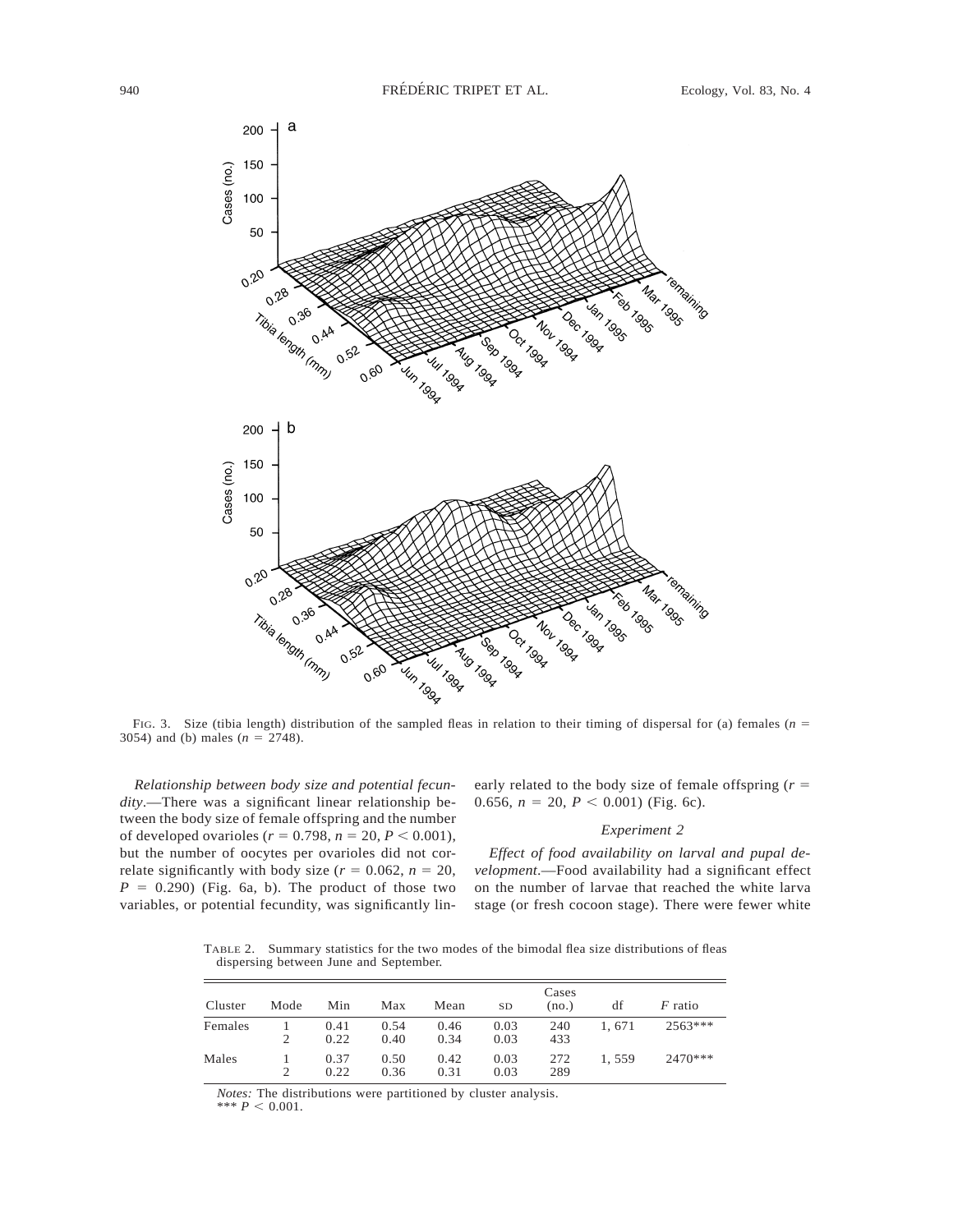

FIG. 4. Average size (tibia length) of female (circles) and FIG. 4. Average size (tibia length) of female (circles) and FIG. 5. Mean female (circles) and male (squares) dis-<br>male (squares) fleas in relation to their timing of dispersal.

larvae at low food level and they also had significantly lower body mass (Table 3). The amount of food had no significant effect on the number of days taken by the larvae to reach the white larvae stage and start spinning cocoons (Table 3). There was no statistical difference in mortality from the cocoon or white larvae stage to the imaginal stage between the two groups (Table 4). At high food availability, there tended to be more adults produced and the mean sex ratio of imagos was significantly lower than at low food level (Table 4). Food availability significantly affected the body size of adult fleas (Table 4). The same analysis performed on the data split by sex, showed that females were significantly larger (tibia length: high food  $0.442 \pm$ 0.002 mm, low food  $0.400 \pm 0.004$  mm) than males (high food  $0.397 \pm 0.003$  mm, low food  $0.356 \pm 0.004$ mm), but food availability did not significantly affect the body size of one sex more than the other (repeatedmeasures ANOVA: food level,  $F_{1,38} = 140.8$ ,  $P \leq$ 0.001; sex,  $F_{1,38} = 107.3$ ,  $P < 0.001$ ; interaction,  $F_{1,38}$  $= 0.1, P = 0.757$ .

*Effect of food availability on survival*.—In the low food availability group 23.04  $\pm$  2.70% of the fleas hatched and died before artificial activation of the cocoon (see *Methods*) and 20.46  $\pm$  3.22% in the high food group (*t* test:  $t = 0.38$ ,  $n = 40$ ,  $P = 0.544$ ). The mean survival of adult fleas artificially hatched from cocoons 2 and 6 mo after pupation was significantly affected by food level and by the amount of time spent in the cocoon (repeated-measures ANOVA: food level,



persers' size in relation to the number of offspring produced during the breeding period.

 $F_{1,38} = 113.0, P \le 0.001$ ; hatching time,  $F_{1,38} = 1057.3$ ,  $P < 0.001$ ; interaction,  $F_{1,38} = 17.9$ ,  $P < 0.001$ ) (Fig. 7). Adult fleas activated 2 mo after pupation survived on average 23.6% longer in the high food availability group than in the low food group. Those activated after 6 mo lasted 25.0% longer (Fig. 8). The same analysis conducted per sex (group artificially hatched after 2 mo only), showed that females survived significantly longer (high food 34.3  $\pm$  1.3 d, low food 23.4  $\pm$  1.0 d) than males (high food 30.5  $\pm$  1.3 d, low food 21.5  $\pm$ 0.7 d) but food availability did not significantly affect the survival of one sex more than the other (repeatedmeasures ANOVA: food level,  $F_{1,38} = 96.0, P < 0.001$ ; sex,  $F_{1,38} = 8.7$ ,  $P = 0.005$ ; interaction,  $F_{1,38} = 0.1$ , *P*  $= 0.334$ .

#### **DISCUSSION**

#### *General patterns of dispersal*

We found that an average 16.7% of offspring dispersed before mid-March thus confirming Bates' (1962) and Du Feu's (1987) observations that a significant proportion of new generation offspring disperse before the start of the next bird nesting period in the fall and winter. In fact we found fleas dispersing as early as June, July, and August. Dispersal overall increased with season but it seems that the low temperatures in December, January, and February negatively affected flea propensity to disperse. The 82.3%

TABLE 3. The mean number and mass of larvae that reached the white larva stage (or freshcocoon stage) at high and low food availability, and the mean duration of their development from the start of the experiment until they spun cocoons.

| Variable           | Low food         | High food        |      |         |
|--------------------|------------------|------------------|------|---------|
| Larvae $(no.)$     | $36.05 \pm 1.20$ | $39.65 \pm 0.97$ | 2.33 | 0.025   |
| Larvae weight (mg) | $57.44 \pm 1.17$ | $67.84 \pm 0.70$ | 7.68 | < 0.001 |
| Development (d)    | $7.56 \pm 0.24$  | $8.02 \pm 0.22$  | 1.39 | 0.171   |

*Notes:* Values are presented  $\pm$  se, and sample size was 20 in each group.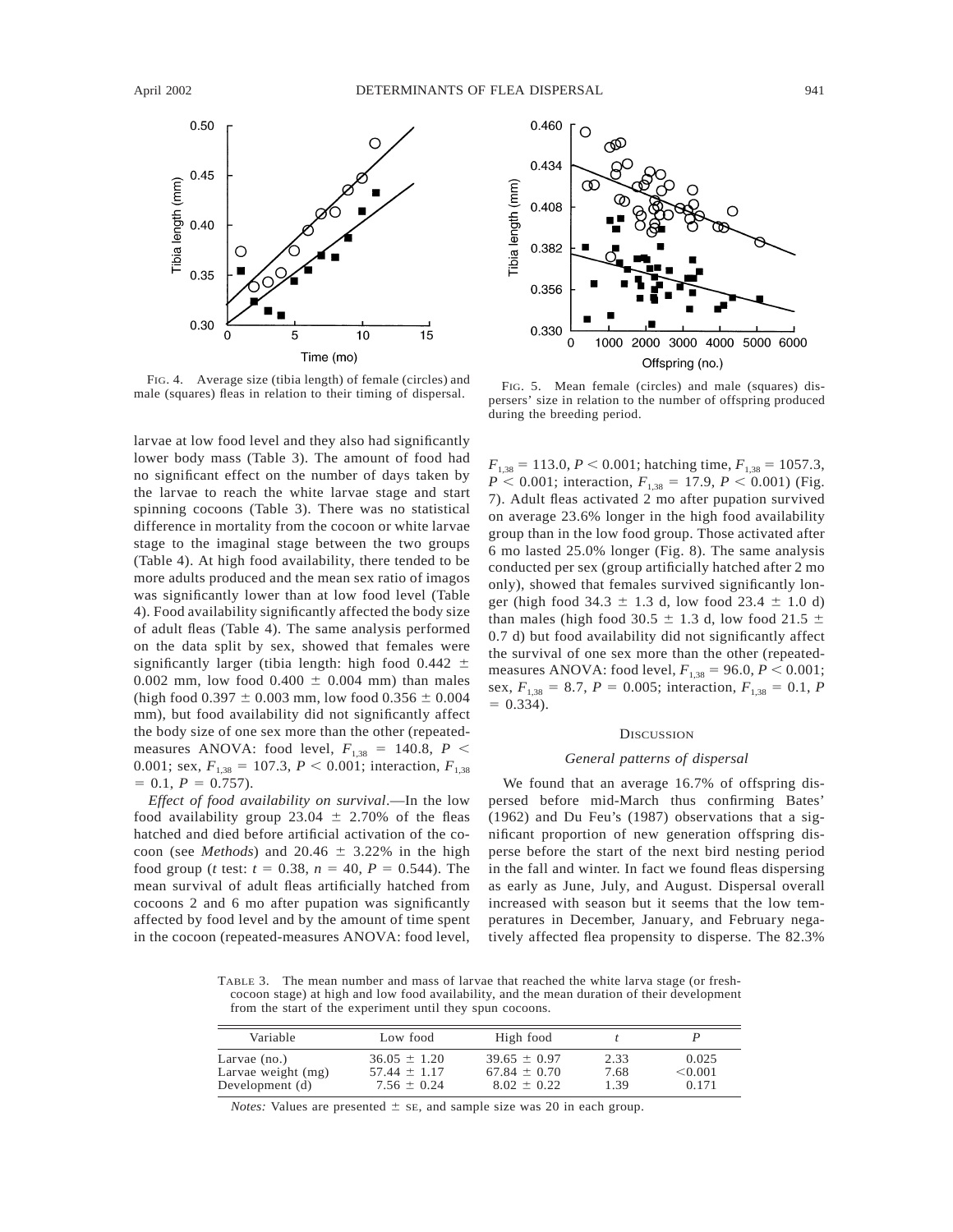

FIG. 6. Relationship between size at maturity (tibia length) and measures of fecundity in female fleas: (a) number of developed ovarioles in the ovaries; (b) mean number of oocytes per ovariole; and (c) potential fecundity.

of imagos that remained undisturbed inside our nest boxes seem to have followed a ''sit-and-wait'' strategy, which consists of remaining protected from desiccation in the cocoons until stimulated by an increase in temperatures and the vibrations associated with the presence of a potential host (Humphries 1967*a*). Since flea traps prevented birds from roosting in and inspecting nest boxes, it is likely that in a natural situation a higher proportion of fleas would have been stimulated to hatch and initiate their host search by mid-March.

Contrary to our predictions, we did not find a significant positive relationship between the density of offspring in the nests and the proportion of offspring dispersing from it. We found a significant negative relationship instead. This result clearly rules out the possibility of a density-dependent phenotypic plastic response to crowding selected through host nest-site choice. It also suggests that some nests offer better conditions both for the developmental stages during the reproductive period and for the survival of preemerged imagos overwintering inside the cocoons. Humidity level is known to affect both the development of eggs and larvae (Baccot 1914, Rothschild and Clay 1952, Heeb et al. 2000), and the survival of overwintering adults (Humphries 1967*a*, Silverman and Rust 1983). Variation in humidity within the nests depends on abiotic and biotic factors inside nest boxes (Heeb et al. 2000), and on properties of the microhabitat surrounding nest boxes. Variations in these factors through their effect on humidity in the nest could result in the

observed correlation between flea reproductive rates and flea overwintering capacity.

# *Dispersal in time as a consequence of larval competition*

Competition at the larval stage had costs in terms of offspring size at maturity and the offspring's ability to overwinter but it affected only a small fraction of larvae, here the 16.7% of early dispersers in our field experiment. The explanation to this pattern may lie in characteristics of their host breeding cycle that induce changes in the resources available to flea larvae. The larvae's two main food sources are proteins, from hair, feathers, and epidermal scales brought in and produced by the host, and blood feces produced by adult fleas after feeding on the host (Rothschild and Clay 1952). The analysis of density-dependent processes taking place during the bird incubation period suggest that first generation flea larvae compete for the fixed amount of proteinic material available from the nest cup in addition to the supply of blood feces provided by the adults. This could explain the strong density-dependent larval production at that stage (Tripet and Richner 1999*b*). During the nestling period, on the other hand, larvae rely mainly on blood feces for their subsistence and the number of offspring produced was found to be proportional to the number of adult fleas (Tripet and Richner 1999*b*). In the absence of density-dependent competition, the size of offspring is not likely to be affected. However, this situation is expected to change

TABLE 4. The mean number and size of imagos produced, as well as the sex ratio and mortality rate during the cocoon stage (pupal and imaginal molts) in groups of larvae that were raised at high and low food availability.

| Variable                                                                                | Low food                                                                      | High food                                                                     |                               |                                    |
|-----------------------------------------------------------------------------------------|-------------------------------------------------------------------------------|-------------------------------------------------------------------------------|-------------------------------|------------------------------------|
| $Imagos$ (no.)<br>Tibia length (mm)<br>Sex ratio (% male)<br>Mortality cocoon stage (%) | $27.10 \pm 1.53$<br>$0.380 \pm 0.032$<br>$44.80 \pm 3.59$<br>$17.90 \pm 1.64$ | $30.85 \pm 1.45$<br>$0.426 \pm 0.020$<br>$35.03 \pm 2.81$<br>$17.60 \pm 2.71$ | 1.78<br>12.2<br>2.14<br>0.095 | 0.084<br>< 0.001<br>0.039<br>0.925 |

*Notes:* Values are presented  $\pm$  se, and sample size was 20 in each group.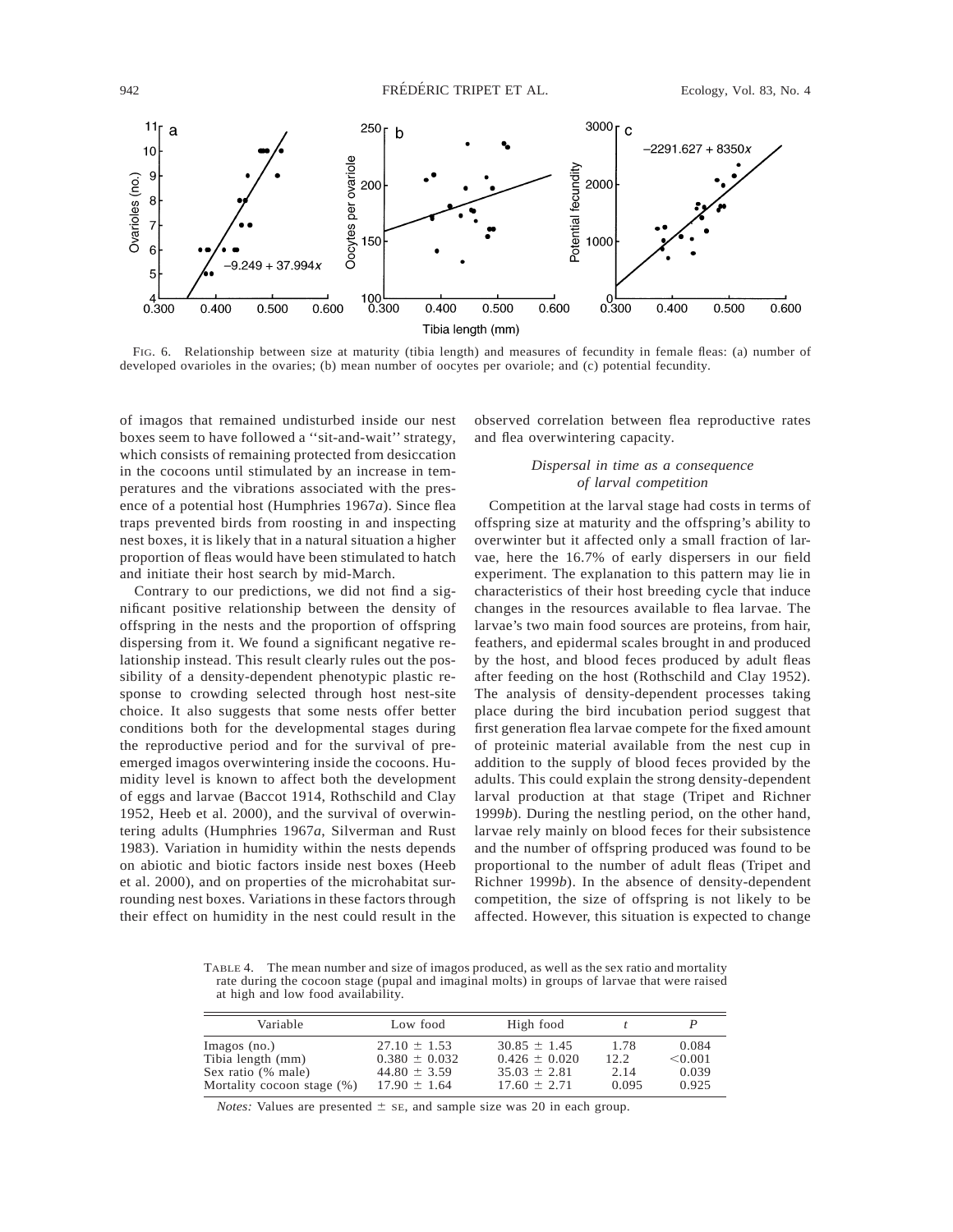



once the nestlings fledge and adult fleas disperse. Without the blood feces supplied by adult fleas, flea larvae that are not fully grown are likely to compete with older larvae for the little proteinic material remaining in the nests in order to complete their development. This fraction of larvae may therefore exhibit a density-dependent survival and development to the pre-pupal stage. Thus the negative correlations between the number and size of early-dispersing individuals, and offspring density is understandable if we assume that early-dispersing offspring finished their larval development under the highly competitive conditions that follow host departure.

Our second, laboratory experiment confirms the causal relationship between resource availability, size at maturity, and overwintering capacity. Poorly fed individuals stored less metabolites as shown by their reduced survival following trigger hatching. They also used up their energy reserves at a faster rate as shown



FIG. 8. Mean duration (expressed in days  $\pm$  1 se) of survival of adults fleas artificially hatched two and six months after they spun cocoons. The larval stages were either raised with food ad libitum (white bars) or with little food available (gray bars).

by the significant interactive effects of food availability at the larval stage and timing of artificial hatching on survival. The simplest rationale behind this phenomenon is that small individuals are less resistant to desiccation because of their higher surface-to-volume ratio resulting in lower fat and water storage capacity (e.g., Ribeiro 1996). As another consequence of that allometry, larvae of lower pre-pupal mass might lack enough metabolite reserves to spin a cocoon of sufficient quality to protect the imago from desiccation (Silverman and Rust 1985). Flea offspring should initiate their host search before their diminishing water or energetic reserves compromise their survival within the cocoon or their capacity to break the cocoon wall (Humphries 1967*a*, Silverman and Rust 1985). In fact, hatching should be triggered at a level of metabolic reserves sufficient to allow for the complete host-finding process. Environmental conditions such as temperature and humidity are probably the most important determinants of the rate at which overwintering fleas will use up their reserve of metabolites inside the cocoons. Thus, environmental factors interact with the phenotypic quality of fleas to determine their optimal dispersal time.

Given their small body size, it might be argued that smaller phenotypes might be better adapted to feed on temporary hosts outside the nesting season than larger individuals. If such is the case, body size might not be a reliable estimate of phenotypic quality. The strong decrease in potential fecundity associated with smaller female body size suggests however that these individuals are individuals of lower phenotypic quality with poor survival prospect and potential fecundity. Thus it may well be that individuals of sub optimal sizes follow a ''best-of-a-bad job strategy'' (e.g., Roff 1992). A positive relationship between body size and fecundity is common to many insect species and has been reported in all major insect orders (reviewed in Kindlmann et al. 1992, Honèk 1993) but, to our knowledge, not yet in the order Siphonaptera. Important counterselection pressures, such as those imposed by host preening, the constraints imposed by host body size (Kirk 1991), and possibly feather structure (Humphries 1967*b*), as well as selection for short flea generation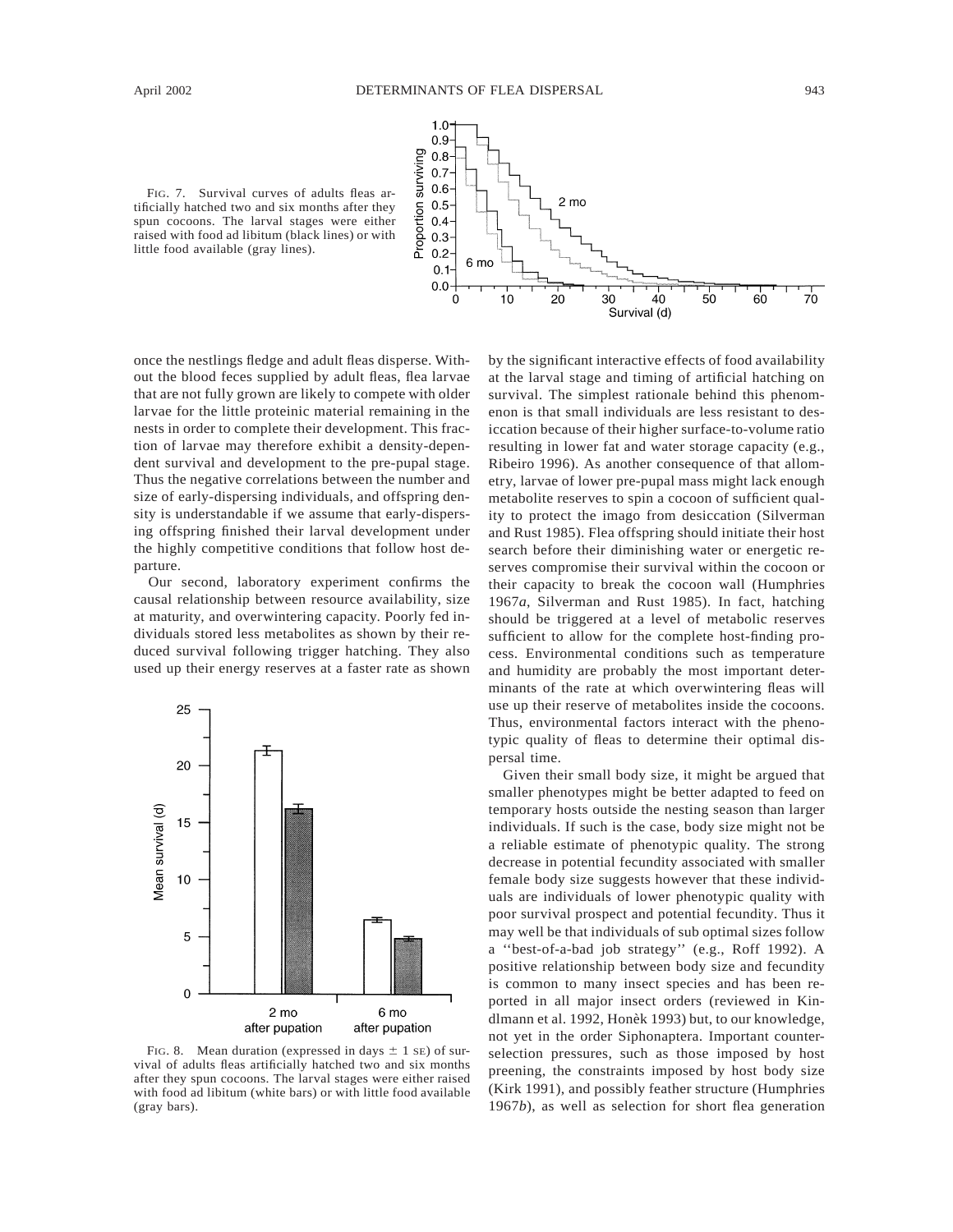time, are expected to select against a further increase in body size in *C. gallinae*.

# *Sex-dependent constraints on development and dispersal*

We found that the sex ratio of individuals dispersing before March was more biased toward females than the sex ratio of nondispersers. Female predominance in secondary sex ratios is not uncommon in Siphonaptera and is usually attributed to males being less resistant to adverse conditions (Marshall 1981*b*). Assuming a balanced sex ratio at the beginning of our laboratory experiment, the results suggest that males survive less well than females at high food level but survive proportionally better with little food. Female offspring are larger than males in this species (Traub et al. 1983) and might suffer more from harsh competition at the larval stages because they need to achieve a higher prepupal mass before metamorphosis. If proportionally more females fail to achieve an optimal body size, this could result (as observed in our field experiment) in a stronger female bias in the sex ratio of early-dispersing individuals.

### *Early dispersal of large morphs*

We observed two types of large fleas dispersing in the summer. The first dispersers were adults from the first generation of fleas that developed during the bird incubation period and gave rise to the second generation offspring whose dispersal pattern is investigated in this study (for details on the flea life cycle see Tripet and Richner 1999*a*). These first generation fleas dispersed either on the fledglings themselves or crawled out of the nest boxes shortly after fledging (F. Tripet, *personal observation*). They were deliberately excluded from our study of the dispersal of second generation offspring (see *Methods*). By dispersing immediately after the fledging of their hosts' young they may be able to reach the nests of bird species whose breeding periods extend into summer. The same rationale may apply to the large second generation offspring dispersing from our nest boxes in June and July. By August and September, however, these fleas are very unlikely to find any bird species breeding at all. It may be that fleas use birds for phoresis in order to reach new patches of forest. Very little is known of the behavior of fleas outside the nest boxes and on their survival on birds outside the breeding season. The size of large early-dispersing fleas did not significantly depend on the density of offspring in their natal nest. Thus, as opposed to the majority of dispersers, their dispersal seemed to be independent of phenotypic quality and it could be influenced by genetic factors. Genetic polymorphism could occur through frequency-dependent selection for two morphs of fleas differing in the timing of their dispersal (Ridley 1996, Futuyma 1998). We would rather favor the explanation that genetic variation in the threshold level of vibrations required for

triggering emergence from the cocoon led to the wrong timing of dispersal of these few large individuals. Erroneous emergence might have been enhanced by the use of hanging nest boxes rather than the fixed ones previously used in the area. It might also have been enhanced by the vibrations associated with our inspections of the flea traps.

## *Conclusions and perspectives*

Although our results suggest that early-dispersing individuals are less fit than fleas remaining in the nests, the question will only be settled by an experiment yielding data on the transmission rates and reproductive rates of fleas of different sizes. Further studies should also aim at understanding how fleas of high phenotypic quality optimize their host search. These fleas, when remaining in unused nests, eventually emerge and climb up in the trees (Humphries 1968; F. Tripet, *personal observation*), probably in order to reach the foraging patches of their main hosts. Preliminary data even suggest that they might match their location in the trees to that of caterpillars, the main food source of Blue and Great Tits (H. Richner, *personal communication*). When reaching a nest, these late immigrants are at a disadvantage compared to fleas already present in the nests because their larvae will compete with older ones, and might not be able to complete two generations within the nesting period of the host (Tripet and Richner 1999*a*). Again, nothing is known of their transmission rate thus making it difficult to access their reproductive rate. The proportion of unused nest, itself, is dependent on the size of the bird population. Thus it would be interesting to compare the dispersal of fleas in forest habitats that differ in the proportion of nest sites available per host. Further study is also needed to assess how the host population fluctuates in relation to changes in the flea population. Titmice avoid infested nest sites (Oppliger et al. 1994) and their reproductive success and/or survival decrease in the presence of fleas (Richner et al. 1993, Tripet and Richner 1997*b*, Richner and Tripet 1999). It has also been shown that there is a genetic component to the immunocompetence of infested tits (Brinkhof et al. 1999). Hence, fluctuations in the flea population size potentially affect the size of bird populations, the genetic structure of these populations within habitat, and the dispersal of hosts between habitats.

#### **ACKNOWLEDGMENTS**

The logistic support of the Allschwil local authorities is greatly acknowledged. The work was supported by the Swiss National Science Foundation through a fellowship for beginner researcher to F. Tripet and grants (31-34020.92 and 31- 43570.95) to H. Richner. We thank two anonymous referees for their comments on the manuscript.

#### LITERATURE CITED

Anderson, R. M., and R. M. May. 1982. Coevolution of hosts and parasites. Parasitology **85**:411–418.

Baccot, A. 1914. A study of the bionomics of the common